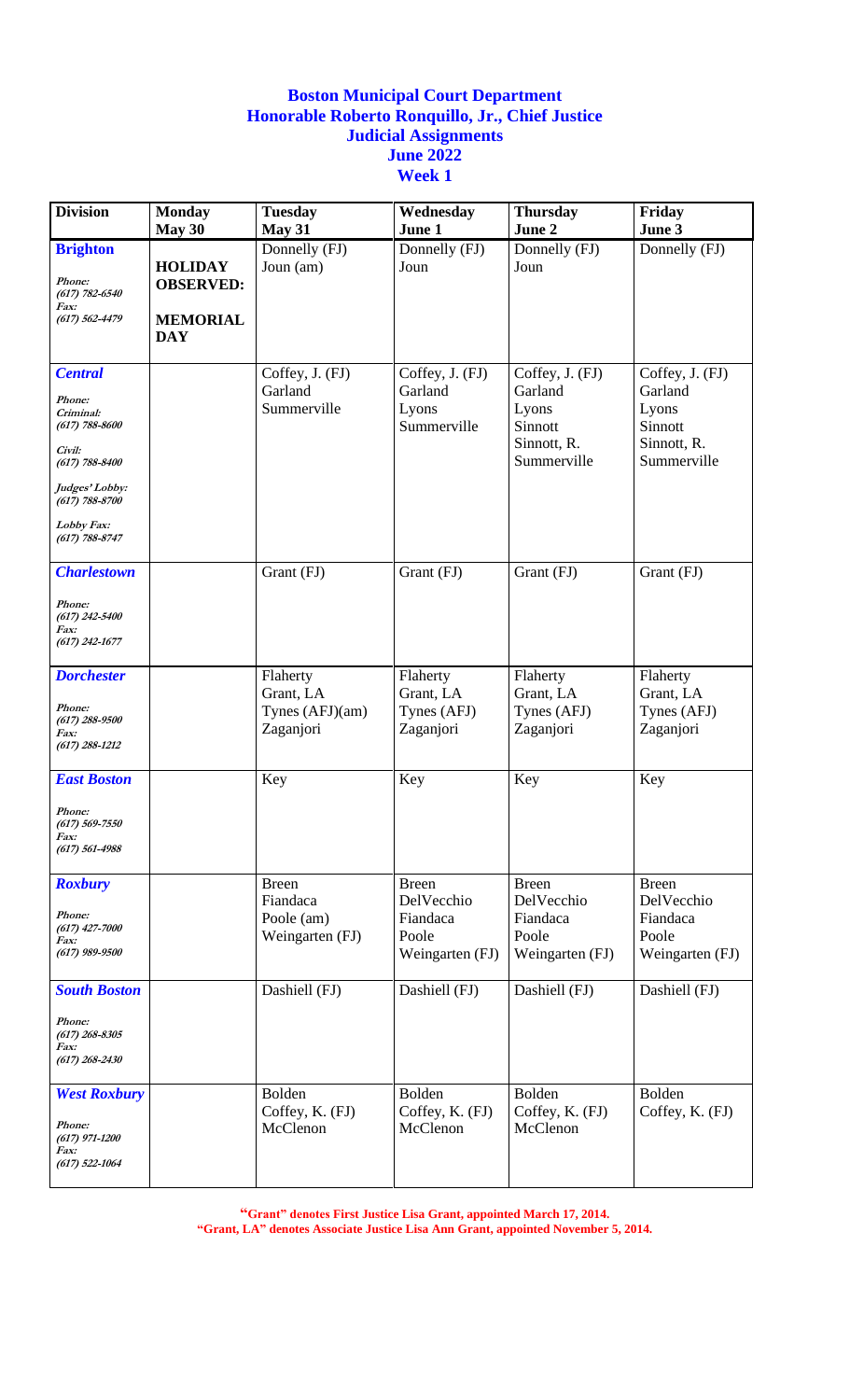| <b>Division</b>                                                                                                                                                     | <b>Monday</b><br>June 6                                                        | <b>Tuesday</b><br>June 7                               | Wednesday<br>June 8                                           | <b>Thursday</b><br>June 9                                          | Friday<br>June 10                                                  |
|---------------------------------------------------------------------------------------------------------------------------------------------------------------------|--------------------------------------------------------------------------------|--------------------------------------------------------|---------------------------------------------------------------|--------------------------------------------------------------------|--------------------------------------------------------------------|
| <b>Brighton</b><br>Phone:<br>$(617) 782 - 6540$<br>Fax:<br>$(617) 562 - 4479$                                                                                       | Joun<br>McClenon                                                               | Joun<br>McClenon                                       | Donnelly (FJ)<br>Joun                                         | Donnelly (FJ)<br>Joun                                              | Donnelly (FJ)                                                      |
| <b>Central</b><br>Phone:<br>Criminal:<br>(617) 788-8600<br>Civil:<br>$(617) 788 - 8400$<br>Judges' Lobby:<br>$(617) 788 - 8700$<br>Lobby Fax:<br>$(617) 788 - 8747$ | Garland<br>Key<br>Sinnott<br>Sinnott, R.<br>Stanton<br>Summerville<br>Treseler | Garland<br>Key<br>Sinnott<br>Stanton<br>Summerville    | Garland<br>Key<br>Lyons<br>Sinnott<br>Summerville<br>Treseler | Garland<br>Key<br>Sinnott<br>Summerville<br>Treseler               | Garland<br>Lyons<br>Sinnott<br>Sinnott, R.                         |
| <b>Charlestown</b><br>Phone:<br>$(617)$ 242-5400<br><i>Fax:</i><br>$(617)$ 242-1677                                                                                 | Grant (FJ)                                                                     | Grant (FJ)                                             | Grant (FJ)                                                    | Grant (FJ)                                                         | Stanton                                                            |
| <b>Dorchester</b><br>Phone:<br>$(617)$ 288-9500<br>Fax:<br>$(617)$ 288-1212                                                                                         | Grant, LA<br>Kaplanes<br>Tynes (AFJ)<br>Zaganjori                              | Grant, LA<br>Kaplanes<br>Tynes (AFJ)<br>Zaganjori      | Grant, LA<br>Kaplanes<br>Tynes (AFJ)<br>Zaganjori             | Grant, LA<br>Tynes (AFJ)<br>Zaganjori                              | Kaplanes<br>Tynes (AFJ)<br>Zaganjori                               |
| <b>East Boston</b><br>Phone:<br>$(617) 569 - 7550$<br><i>Fax:</i><br>$(617) 561 - 4988$                                                                             | McDonald (FJ)                                                                  | McDonald (FJ)                                          | McDonald (FJ)                                                 | McDonald (FJ)                                                      | McDonald (FJ)                                                      |
| <b>Roxbury</b><br>Phone:<br>$(617)$ 427-7000<br>Fax:<br>$(617)$ 989-9500                                                                                            | <b>Breen</b><br>DelVecchio<br>Poole<br>Weingarten (FJ)                         | <b>Breen</b><br>DelVecchio<br>Poole<br>Weingarten (FJ) | <b>Breen</b><br>DelVecchio<br>Poole<br>Weingarten (FJ)        | <b>Breen</b><br>DelVecchio<br>Fiandaca<br>Poole<br>Weingarten (FJ) | <b>Breen</b><br>DelVecchio<br>Fiandaca<br>Poole<br>Weingarten (FJ) |
| <b>South Boston</b><br>Phone:<br>$(617)$ 268-8305<br>Fax:<br>$(617)$ 268-2430                                                                                       | Dashiell (FJ)                                                                  | Treseler                                               | Dashiell (FJ)                                                 | Dashiell (FJ)                                                      | Dashiell (FJ)                                                      |
| <b>West Roxbury</b><br>Phone:<br>$(617)$ 971-1200<br>Fax:<br>$(617)$ 522-1064                                                                                       | Bolden<br>Coffey, K. (FJ)                                                      | Bolden<br>Coffey, K. (FJ)<br>Flaherty                  | Bolden<br>Flaherty<br>McClenon                                | Bolden<br>Flaherty<br>McClenon (am)                                | Bolden<br>Flaherty<br>McClenon                                     |

**"Grant" denotes First Justice Lisa Grant, appointed March 17, 2014.**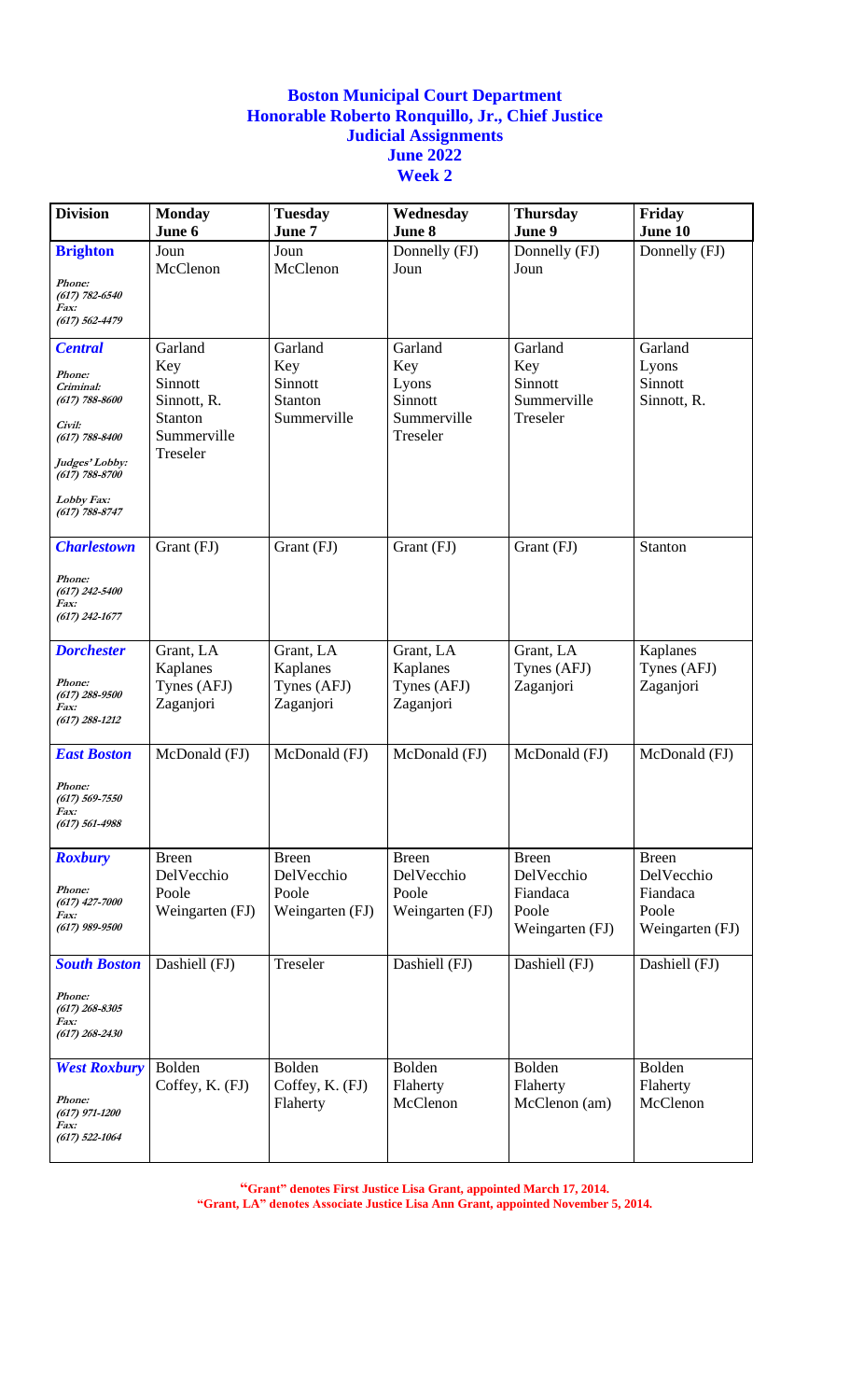| <b>Division</b>                                                                                                                                                   | <b>Monday</b><br>June 13                                               | <b>Tuesday</b><br>June 14                                                                         | Wednesday<br>June 15                                                                                              | <b>Thursday</b><br>June 16                                                          | Friday<br>June 17                                          |
|-------------------------------------------------------------------------------------------------------------------------------------------------------------------|------------------------------------------------------------------------|---------------------------------------------------------------------------------------------------|-------------------------------------------------------------------------------------------------------------------|-------------------------------------------------------------------------------------|------------------------------------------------------------|
| <b>Brighton</b><br>Phone:                                                                                                                                         | Donnelly (FJ)                                                          | Donnelly (FJ)<br>Joun                                                                             | Donnelly (FJ)<br>Joun                                                                                             | Donnelly (FJ)<br>Joun                                                               | Key                                                        |
| $(617) 782 - 6540$<br>Fax:<br>$(617) 562 - 4479$                                                                                                                  |                                                                        |                                                                                                   |                                                                                                                   |                                                                                     |                                                            |
| <b>Central</b><br>Phone:<br>Criminal:<br>(617) 788-8600<br>Civil:<br>$(617) 788 - 8400$<br>Judges' Lobby:<br>$(617) 788 - 8700$<br>Lobby Fax:<br>$(617)$ 788-8747 | Coffey, J. (FJ)<br>Garland<br>Key<br>Sinnott<br>Stanton<br>Summerville | Coffey, J. (FJ)<br>Garland<br>Key<br>Sinnott<br>Sinnott, R.<br>Stanton<br>Summerville<br>Treseler | Coffey, J. (FJ)<br>Garland<br>Key<br>Lyons<br>Sinnott<br>Sinnott, R.<br><b>Stanton</b><br>Summerville<br>Treseler | Coffey, J. (FJ)<br>Key<br>Lyons<br>Sinnott<br>Sinnott, R.<br>Stanton<br>Summerville | Coffey, J. (FJ)<br>Lyons<br>Sinnott<br>Stanton<br>Treseler |
| <b>Charlestown</b><br>Phone:<br>$(617)$ 242-5400<br><i>Fax:</i><br>$(617)$ 242-1677                                                                               | Grant (FJ)                                                             | Grant (FJ)                                                                                        | Grant (FJ)                                                                                                        | Garland                                                                             | Garland                                                    |
| <b>Dorchester</b><br>Phone:<br>$(617)$ 288-9500<br>Fax:<br>$(617)$ 288-1212                                                                                       | Flaherty<br>Grant, LA<br>Kaplanes<br>Tynes (AFJ)<br>Zaganjori          | Flaherty<br>Grant, LA<br>Kaplanes<br>Tynes (AFJ)<br>Zaganjori                                     | Flaherty<br>Grant, LA<br>Tynes (AFJ)<br>Zaganjori                                                                 | Flaherty<br>Grant, LA<br>Kaplanes<br>Zaganjori                                      | Flaherty<br>Grant, LA<br>Kaplanes<br>Zaganjori             |
| <b>East Boston</b><br>Phone:<br>$(617) 569 - 7550$<br><i>Fax:</i><br>$(617) 561 - 4988$                                                                           | McDonald (FJ)                                                          | McDonald (FJ)                                                                                     | McDonald (FJ)                                                                                                     | McDonald (FJ)                                                                       | McDonald (FJ)                                              |
| <b>Roxbury</b><br>Phone:<br>$(617)$ 427-7000<br><i>Fax:</i><br>$(617)$ 989-9500                                                                                   | <b>Breen</b><br>DelVecchio<br>Fiandaca<br>Poole<br>Weingarten (FJ)     | <b>Breen</b><br>DelVecchio<br>Fiandaca<br>Poole<br>Weingarten (FJ)                                | <b>Breen</b><br>DelVecchio<br>Fiandaca<br>Poole<br>Weingarten (FJ)                                                | <b>Breen</b><br>DelVecchio<br>Fiandaca<br>Poole<br>Weingarten (FJ)                  | <b>Breen</b><br>DelVecchio<br>Fiandaca<br>Weingarten (FJ)  |
| <b>South Boston</b><br>Phone:<br>$(617)$ 268-8305<br><i>Fax:</i><br>$(617)$ 268-2430                                                                              | Dashiell (FJ)                                                          | Dashiell (FJ)                                                                                     | Dashiell (FJ)                                                                                                     | Dashiell (FJ)                                                                       | Dashiell (FJ)                                              |
| <b>West Roxbury</b><br>Phone:<br>$(617)$ 971-1200<br><i>Fax:</i><br>$(617)$ 522-1064                                                                              | Bolden<br>Coffey, K. (FJ)<br>McClenon                                  | Bolden<br>Coffey, K. (FJ)<br>McClenon                                                             | Bolden<br>Coffey, K. (FJ)<br>McClenon                                                                             | Bolden<br>Coffey, K. (FJ)<br>McClenon                                               | Bolden<br>Coffey, K. (FJ)<br>McClenon                      |

**"Grant" denotes First Justice Lisa Grant, appointed March 17, 2014.**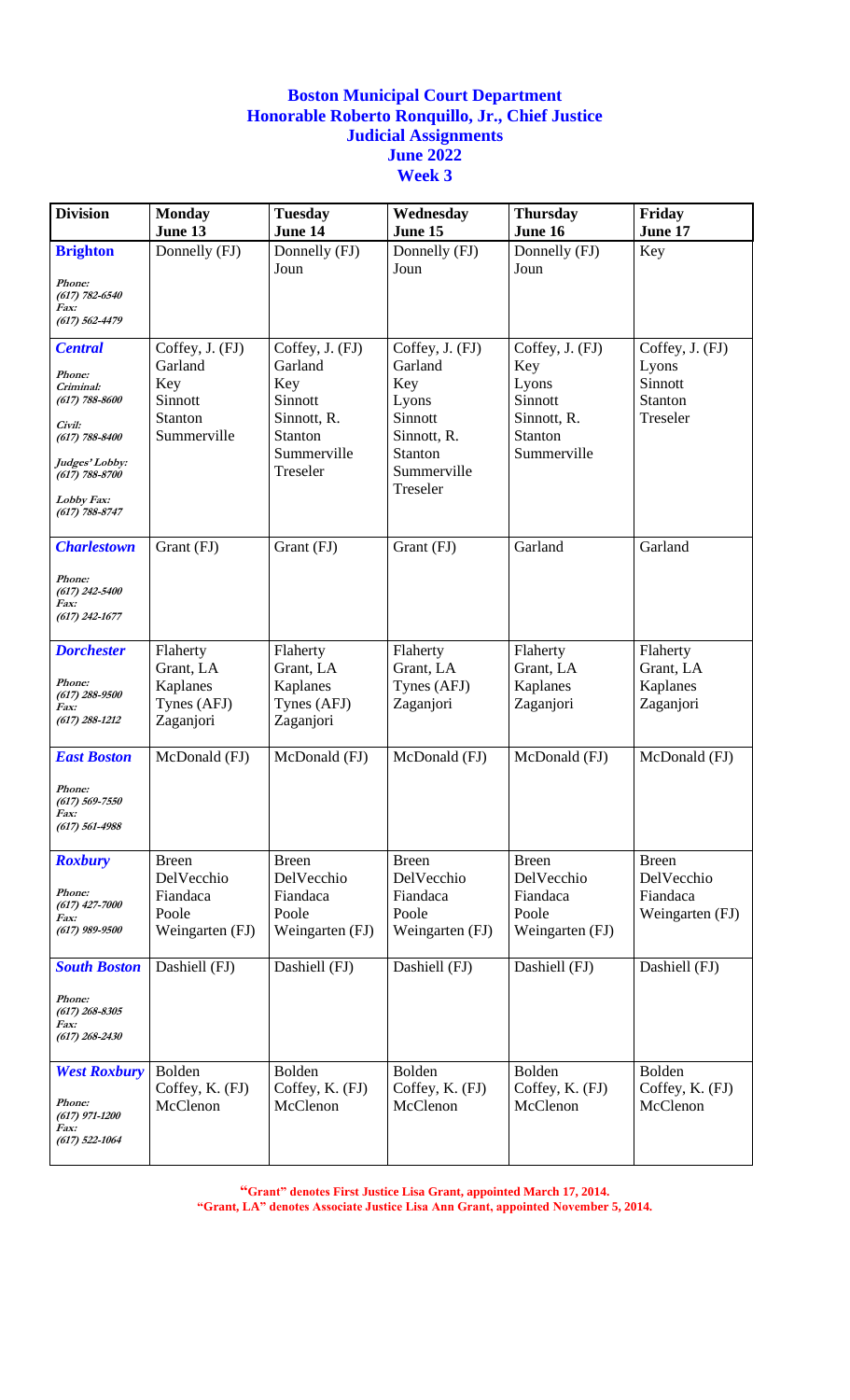| <b>Division</b>                   | <b>Monday</b>     | <b>Tuesday</b>  | Wednesday               | <b>Thursday</b> | Friday           |
|-----------------------------------|-------------------|-----------------|-------------------------|-----------------|------------------|
|                                   | June 20           | June 21         | June 22                 | June 23         | June 24          |
| <b>Brighton</b>                   |                   | Donnelly (FJ)   | Donnelly (FJ)           | Donnelly (FJ)   | Donnelly (FJ)    |
| Phone:                            | <b>HOLIDAY</b>    | Joun            | Joun                    |                 |                  |
| $(617) 782 - 6540$                | <b>OBSERVED:</b>  |                 |                         |                 |                  |
| Fax:<br>$(617) 562 - 4479$        | <b>JUNETEENTH</b> |                 |                         |                 |                  |
|                                   |                   |                 |                         |                 |                  |
| <b>Central</b>                    |                   | Coffey, J. (FJ) | Coffey, J. (FJ)         | Coffey, J. (FJ) | Coffey, J. (FJ)  |
|                                   |                   | Garland         | Garland                 | Sinnott         | Key              |
| Phone:<br>Criminal:               |                   | Key             | Key                     | Sinnott, R.     | Lyons            |
| (617) 788-8600                    |                   | Sinnott         | Lyons                   | Stanton         | Sinnott (am)     |
| Civil:                            |                   | Sinnott, R.     | Sinnott                 | Summerville     | Sinnott, R. (am) |
| $(617) 788 - 8400$                |                   | Stanton         | Sinnott, R.             |                 | Treseler         |
| Judges' Lobby:                    |                   | Summerville     | Stanton                 |                 |                  |
| (617) 788-8700                    |                   | Treseler        | Summerville<br>Treseler |                 |                  |
| Lobby Fax:                        |                   |                 |                         |                 |                  |
| $(617) 788 - 8747$                |                   |                 |                         |                 |                  |
| <b>Charlestown</b>                |                   | Grant (FJ)      | Grant (FJ)              | Grant (FJ)      | Grant (FJ)       |
|                                   |                   |                 |                         |                 |                  |
| Phone:<br>$(617)$ 242-5400        |                   |                 |                         |                 |                  |
| Fax:                              |                   |                 |                         |                 |                  |
| $(617)$ 242-1677                  |                   |                 |                         |                 |                  |
| <b>Dorchester</b>                 |                   | Grant, LA       | Grant, LA               | Lyons           | Kaplanes         |
|                                   |                   | McClenon        | Kaplanes                | Treseler        | McClenon         |
| Phone:                            |                   | Tynes (AFJ)     | McClenon                |                 | Zaganjori        |
| $(617) 288 - 9500$<br><i>Fax:</i> |                   | Zaganjori       | Tynes (AFJ)             |                 |                  |
| $(617)$ 288-1212                  |                   |                 | Zaganjori               |                 |                  |
|                                   |                   |                 |                         |                 |                  |
| <b>East Boston</b>                |                   | McDonald (FJ)   | McDonald (FJ)           | McDonald (FJ)   | McDonald (FJ)    |
| Phone:                            |                   |                 |                         |                 |                  |
| $(617) 569 - 7550$                |                   |                 |                         |                 |                  |
| Fax:<br>$(617) 561 - 4988$        |                   |                 |                         |                 |                  |
|                                   |                   |                 |                         |                 |                  |
| <b>Roxbury</b>                    |                   | <b>Breen</b>    | <b>Breen</b>            | <b>Breen</b>    | <b>Breen</b>     |
|                                   |                   | DelVecchio      | DelVecchio              | DelVecchio      | DelVecchio       |
| Phone:<br>$(617)$ 427-7000        |                   | Poole           | Poole                   | Garland         | Garland          |
| Fax:                              |                   | Weingarten (FJ) | Weingarten (FJ)         |                 |                  |
| $(617)$ 989-9500                  |                   | Dashiell (FJ)   |                         |                 |                  |
| <b>South Boston</b>               |                   |                 | Dashiell (FJ)           | Dashiell (FJ)   | Dashiell (FJ)    |
| Phone:                            |                   |                 |                         |                 |                  |
| $(617)$ 268-8305<br><i>Fax:</i>   |                   |                 |                         |                 |                  |
| $(617)$ 268-2430                  |                   |                 |                         |                 |                  |
|                                   |                   |                 |                         |                 |                  |
| <b>West Roxbury</b>               |                   | Bolden          | Bolden                  | Bolden          | Bolden           |
| Phone:                            |                   | Coffey, K. (FJ) | Coffey, K. (FJ)         | Coffey, K. (FJ) | Flaherty         |
| $(617)$ 971-1200                  |                   | Flaherty        | Flaherty                |                 |                  |
| <i>Fax:</i><br>$(617)$ 522-1064   |                   |                 |                         |                 |                  |
|                                   |                   |                 |                         |                 |                  |

**"Grant" denotes First Justice Lisa Grant, appointed March 17, 2014.**